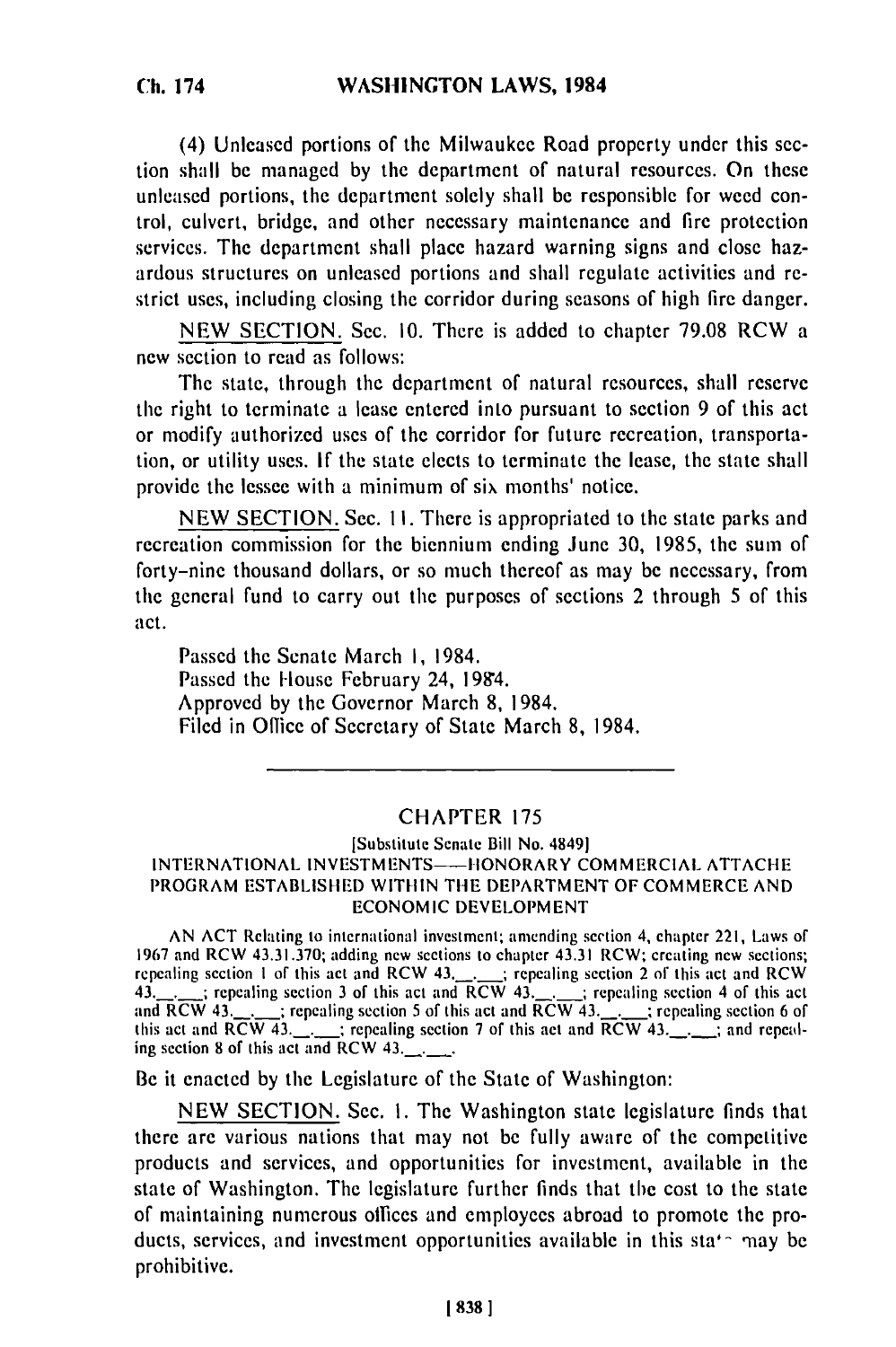**The** legislature recognizes that **there** are numerous distinguished and civic minded individuals residing in this state as well as citizens of the United States and other nations who have a broad knowledge of this state and its products. **The** legislature acknowledges that certain of these individuals may **be** willing to act as honorary commercial attaches for the state of Washington.

**NEW SECTION.** Sec. 2. Unless the context requires otherwise, the definitions in this section apply throughout this chapter.

**(1)** "Attache" means an honorary commercial attache.

(2) "Department" means the department of commerce and economic development, or its successor agency.

(3) "Director" means the director of commerce and economic development, or its successor agency.

(4) "Office" or "office of international trade" means the office of international trade of the department of commerce and economic development, or its successor agency.

(5) "Program" means the honorary commercial attache program.

NEW SECTION. Sec. 3. There is established within the office of international trade the honorary commercial attache program.

The office in administering the program, shall:

(I) Identify candidate attaches by accepting recommendations and soliciting referrals from Washington state businesses having extensive overseas trade involvement, state universities with foreign student exchange programs, local internationally oriented societies and trade groups, international consulates, various levels of government, and other sources.

(2) S<sub>L</sub> een applicants to determine their suitability to ably represent the state as honorary commercial attaches, including:

(a) Making formal inquiry to the United States commercial attache in the appropriate United States embassy or consulate general;

(b) Conducting background research and reference evaluation as necessary to ensure that the applicant is a distinguished and respected member of his or her profession;

(3) Make its report and recommendations to the governor and the president of the senate regarding applicants;

(4) Provide a comprehensive orientation on state products and services and opportunities for investment in the state on an ongoing basis to attaches;

(5) Prepare and provide the necessary brochures, pamphlets, and materials for use and distribution by attaches;

(6) Target those regions and countries in which an attache would be most benelicial; and

**(7)** Assist the attaches in the execution of their duties including providing guidance on developing trade and investment leads and acting as a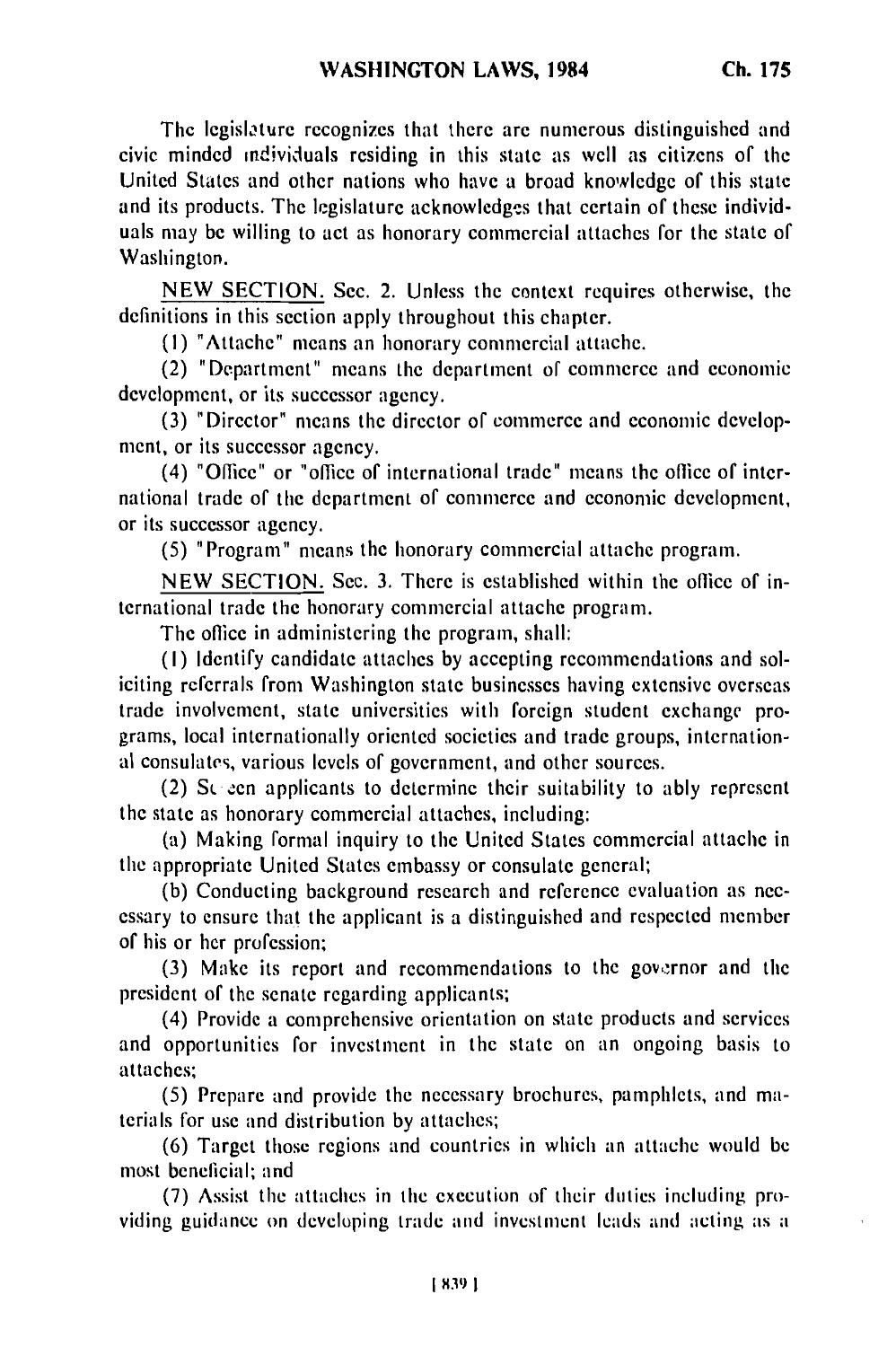*Ch.* **175**

focal point for all resulting communications between international companies and individuals with the state.

The department may administer the honorary commercial attache program in conjunction with other similar programs.

NEW SECTION. Sec. 4. Honorary commercial attaches shall be appointed by the governor, with approval by the president of the senate, from recommendations submitted by the director of commerce and economic development. Upon appointment, an honorary commercial attache shall receive from the governor an official certificate and letter of appointment and the state flag. These articles may be used by the attache in the conduct of' his or her official duties.

NEW SECTION. Sec. 5. Honorary commercial attaches shall act as representatives of the state in promoting international investment, trade, and tourism in Washington state in a manner consistent with this chapter.

The office shall coordinate the development of the attaches' agendas and long-term and short-term plans for the activities of the attaches. An attache shall avoid conducting private or personal business when acting as a representative of the state of Washington. In any situation presenting a possible or apparent conflict of interest, the attache shall notify the director who shall recommend appropriate action. Honorary commercial attaches shall not receive compensation, or reimbursement for travel or any other expenses associated with their duties.

NEW SECTION. Sec. 6. The department through the office may:

**(1)** Receive funds, contract with instltutions of higher education, and carry out such other duties as are deemed necessary to implement sections 1 through 8 of this act;

(2) Receive such gifts, grants, and endowments from private or public sources as may be made available, in trust or otherwise, for the use and benefit of the honorary commercial attache program, and expend the same or any income therefrom according to the terms of the gifts, grants, or endowments; and

(3) Charge reasonable fees or other appropriate charges for using the office's services, attendance at workshops and conferences sponsored by the office, and for various publications and materials which it is authorized to prepare and distribute for the purpose of defraying all or part of the costs ef the office in administering the honorary commercial attache program.

NEW SECTION. Sec. 7. The director of commerce and economic development, or its successor agency, shall report annually to the appropriate legislative committees with special emphasis on the honorary :ommercial attache program's impact on the economy of the state; the number of honorary commercial attaches; and recommendations regarding the program.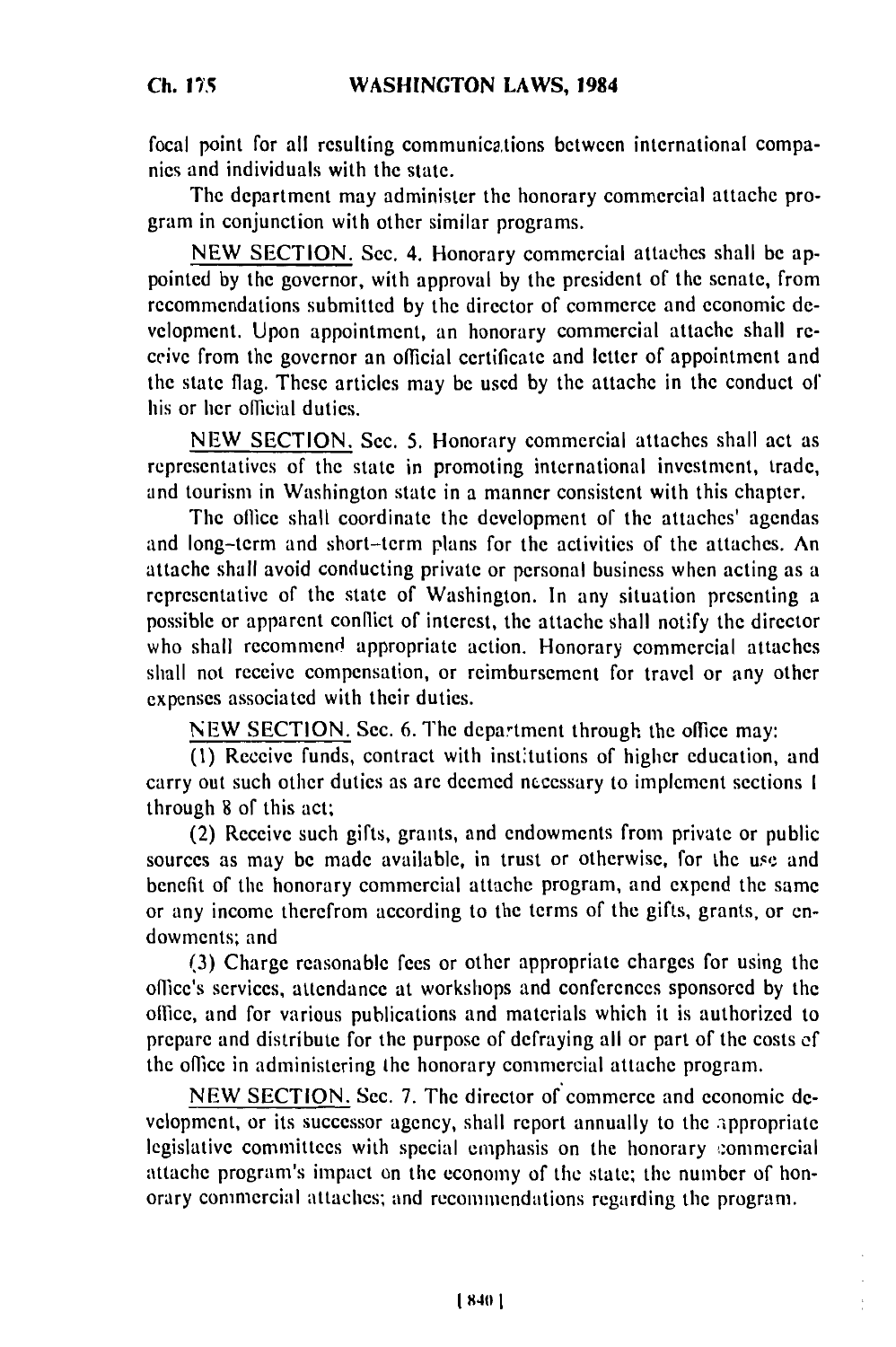**NEW SECTION.** Sec. **8.** Honorary commercial attaches shall serve at the pleasure of the governor who may revoke their certificates of appointment at any time, after consultation with the president **of** the senate.

Sec. **9.** Section 4, chapter 221, Laws of **1967** and RCW **43.31.370** arc each amended to read as follows:

The department of commerce and economic development through the office of  $((\text{foreign})$  international trade is hereby designated the agency of state government for the promotion and development of ((foreign)) international trade and shall, in addition to the powers and duties otherwise imposed **by** law, have the following powers and duties:

**(1)** To study the potential marketability of various agricultural, natural resource, and manufacturing commodities of this state in ((foreign)) international trade;

(2) To collect, prepare, and analyze ((foreign)) international and domestic market data;

**(3)** To maintain close contact with ((foreign)) international firms and governmental agencies and to act as an effective intermediary between ((foreign)) nations other than **the** United States and Washington traders;

(4) To publish and disseminate to interested citizens and others information which will aid in carrying out the purposes of RCW 43.31.040 and 43 **31.350** through **43.31.370;**

**(5)** To encourage and promote the movement of ((foreign)) international and domestic goods through the ports of Washington;

**(6)** To conduct an active program **by** sending representatives to, or engaging representatives in, ((foreign **countries))** other nations to promote the state as  $((a$ -foreign)) an international trade center;

(7) To assist and to make Washington agricultural, natural resource, and manufacturing concerns more aware of the potentials of ((foreign)) international trade and to eacourage production of those commodities which will have high export potentials and appeal;

**(8)** To administer state participation in state or international trade fairs;

(9) To coordinate the trade promotional activities of federal, state, and local public agencies, as well as civic organizations;

(10) To administer the honorary commercial attache program established under this chapter.

NEW SECTION. Sec. 10. Sections **I** through **8** of this act are each added to chapter 43.31 RCW.

NEW SECTION. Sec. **I1.** If any provision of this act or its application to any person or circumstance is held invalid, the remainder of the act or the application of the provision to other persons or circumstances is not affected.